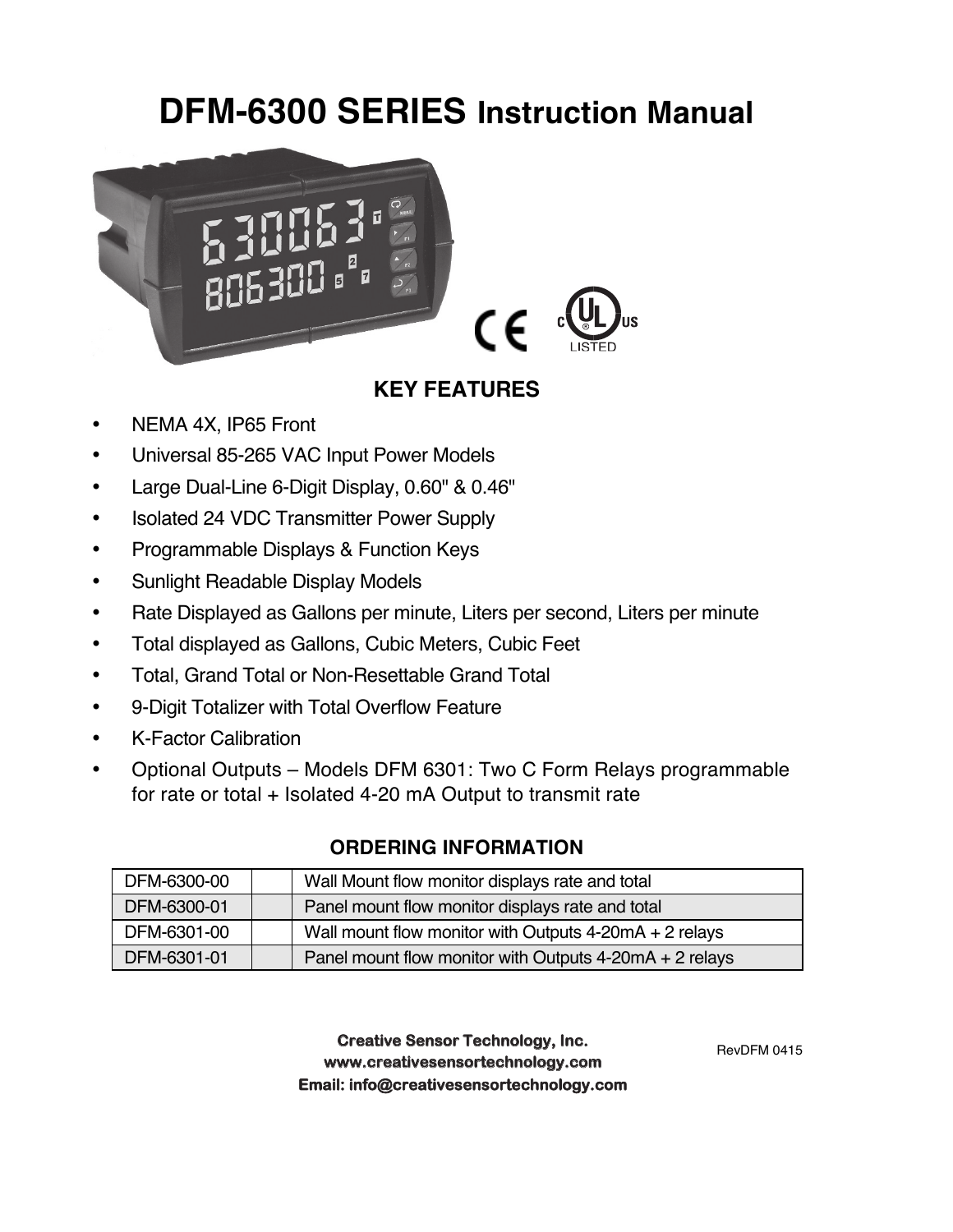### **COMPLIANCE INFORMATION**

# **Safety**

| <b>UL &amp; c-UL LISTED</b>            | USA & Canada<br>UL 508 Industrial Control Equipment                                    |
|----------------------------------------|----------------------------------------------------------------------------------------|
| <b>UL FILE NUMBER</b>                  | E160849                                                                                |
| <b>FRONT PANEL</b>                     | UL Type 4X, NEMA 4X, IP65; panel gasket provided                                       |
| <b>LOW VOLTAGE</b><br><b>DIRECTIVE</b> | EN 61010-1:2010<br>Safety requirements for measurement, control, and<br>laboratory use |

# **Electromagnetic Compatibility**

| <b>EMISSIONS</b>                            | EN 55022:2010<br>Class A ITE emissions requirements                                                                                      |
|---------------------------------------------|------------------------------------------------------------------------------------------------------------------------------------------|
| Radiated<br>Emissions                       | Class A                                                                                                                                  |
| <b>AC Mains</b><br>Conducted<br>Emissions   | Class A                                                                                                                                  |
| <b>IMMUNITY</b>                             | EN 61326-1:2006<br>Measurement, control, and laboratory equipment<br>EN 61000-6-2:2005<br>EMC heavy industrial generic immunity standard |
| RFI - Amplitude<br>Modulated                | 80 -1000 MHz 10 V/m 80% AM (1 kHz)<br>1.4 - 2.0 GHz 3 V/m 80% AM (1 kHz)<br>2.0 - 2.7 GHz 1 V/m 80% AM (1 kHz)                           |
| <b>Electrical Fast</b><br><b>Transients</b> | $±2kV$ AC mains, $±1kV$ other                                                                                                            |
| Electrostatic<br>Discharge                  | ±4kV contact, ±8kV air                                                                                                                   |
| <b>RFI - Conducted</b>                      | 10V, 0.15-80 MHz, 1kHz 80% AM                                                                                                            |
| <b>AC Surge</b>                             | ±2kV Common, ±1kV Differential                                                                                                           |
| Surge                                       | 1KV (CM)                                                                                                                                 |
| Power-Frequency<br><b>Magnetic Field</b>    | 3 A/m 70%V for 0.5 period                                                                                                                |
| Voltage Dips                                | 40%V for 5 & 50 periods<br>70%V for 25 periods                                                                                           |
| Voltage<br>Interruptions                    | <5%V for 250 periods                                                                                                                     |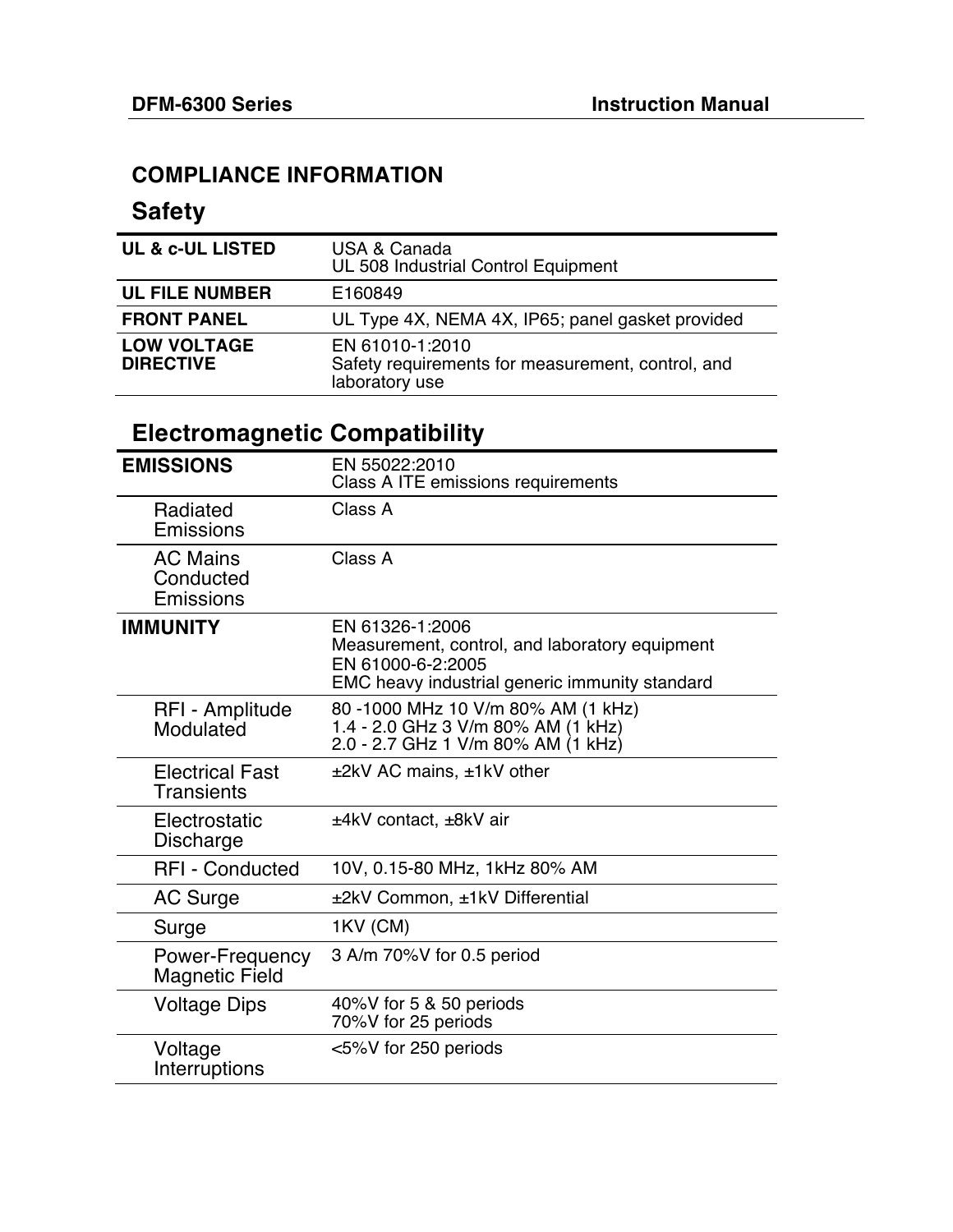*Note:*

*Testing was conducted on DFM6300 meters installed through the covers of grounded metal enclosures with cable shields grounded at the point of entry representing installations designed to optimize EMC performance.*

*Declaration of Conformity available at www.creativesensortechnology.com*

# **SAFETY INFORMATION**



**CAUTION**: *Read complete instructions prior to installation and operation of the meter.*

**WARNING**: *Risk of electric shock or personal injury.*



*Hazardous voltages exist within enclosure. Installation and service should be performed only by trained service personnel.*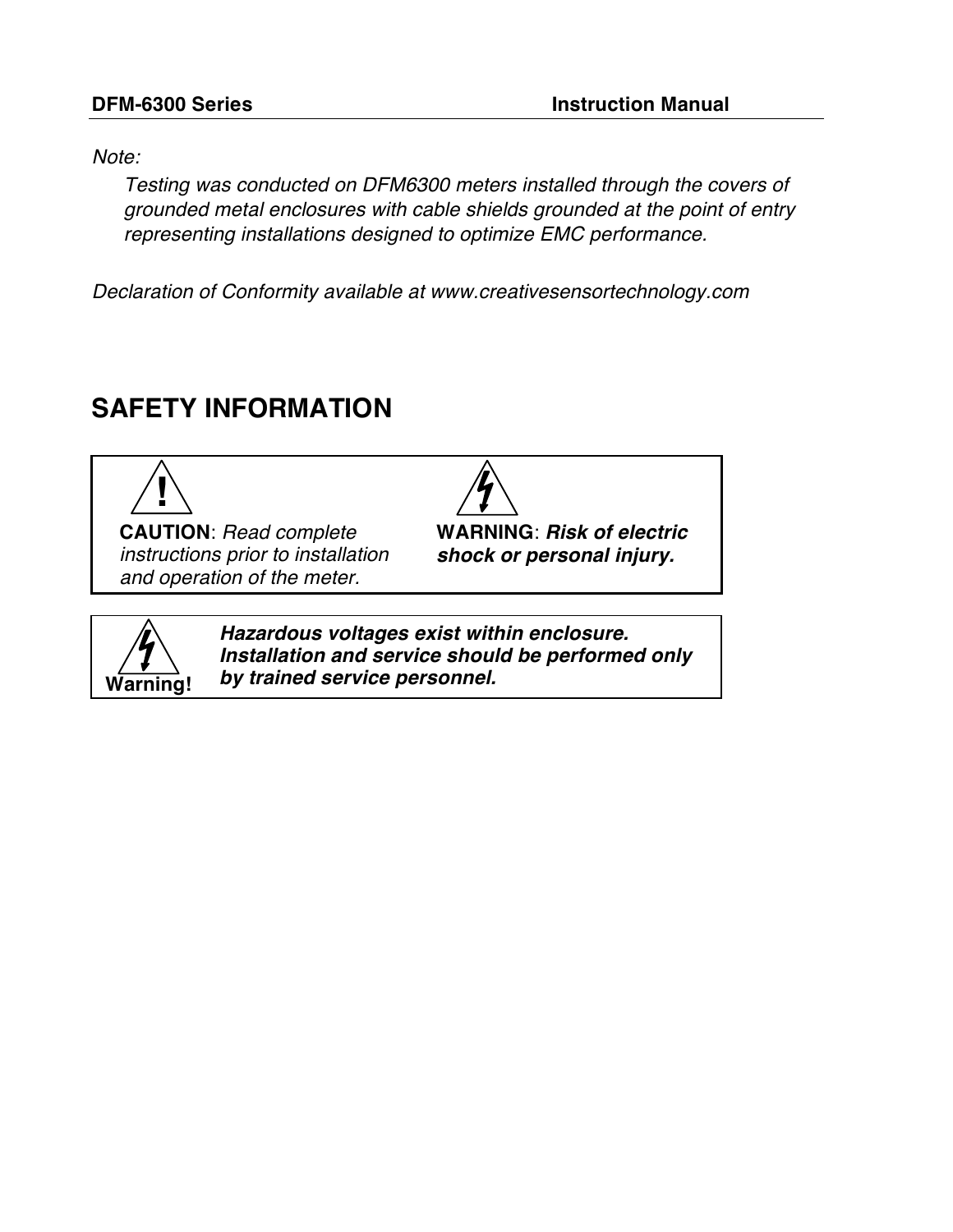# **INSTALLATION**

There is no need to remove the meter from its case to complete the installation, wiring, and setup of the meter for most applications.

# **Unpacking**

Remove the meter from box. Inspect the packaging and contents for damage. Report damages, if any, to the carrier.

If any part is missing or the meter malfunctions, please contact your supplier or the factory for assistance.

# **Panel Mounting Instructions**

- Prepare a standard 1/8 DIN panel cutout  $-3.622''$  x 1.772" (92 mm x 45 mm). Refer to Figure 1 for more details.
- Clearance: allow at least 6.0" (152 mm) behind the panel for wiring.
- Panel thickness: 0.04" 0.25" (1.0 mm 6.4 mm). Recommended minimum panel thickness to maintain Type 4X rating: 0.06" (1.5 mm) steel panel, 0.16" (4.1 mm) plastic panel.
- Remove the two mounting brackets provided with the meter (back-off the two screws so that there is ¼" (6.4 mm) or less through the bracket. Slide the bracket toward the front of the case and remove).
- Insert meter into the panel cutout.
- Install mounting brackets and tighten the screws against the panel. To achieve a proper seal, tighten the mounting bracket screws evenly until meter is snug to the panel along its short side. DO NOT OVER TIGHTEN, as the rear of the panel may be damaged.

*Note: See Figure 10 on page 30 for 1/8 DIN Panel Cutout Template*



**Figure 1: 1/8 DIN Panel Cutout and Mounting**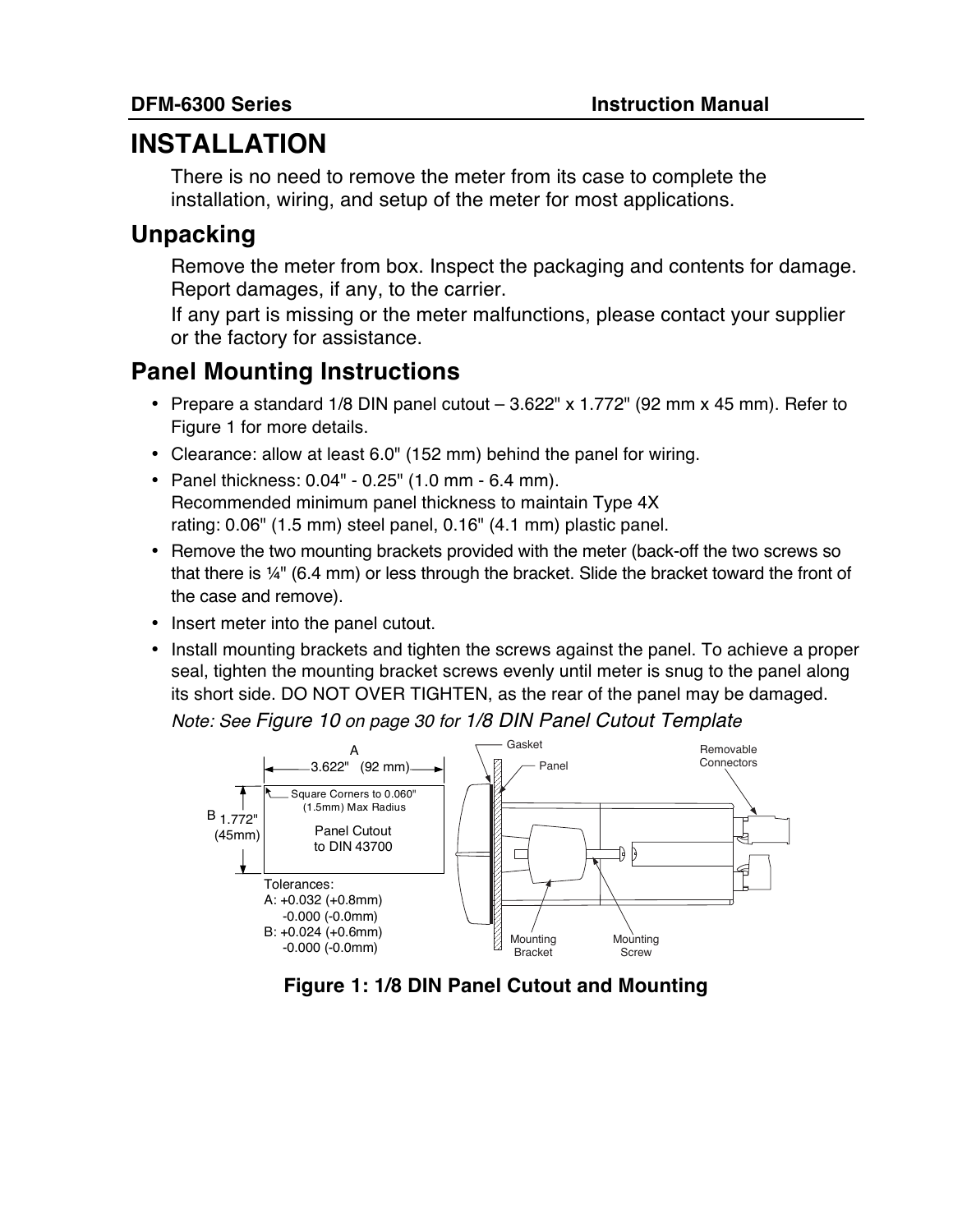# **Mounting Dimensions**



**Figure 2: Meter Dimensions - Side View**



**Figure 3: Meter Dimensions - Top View**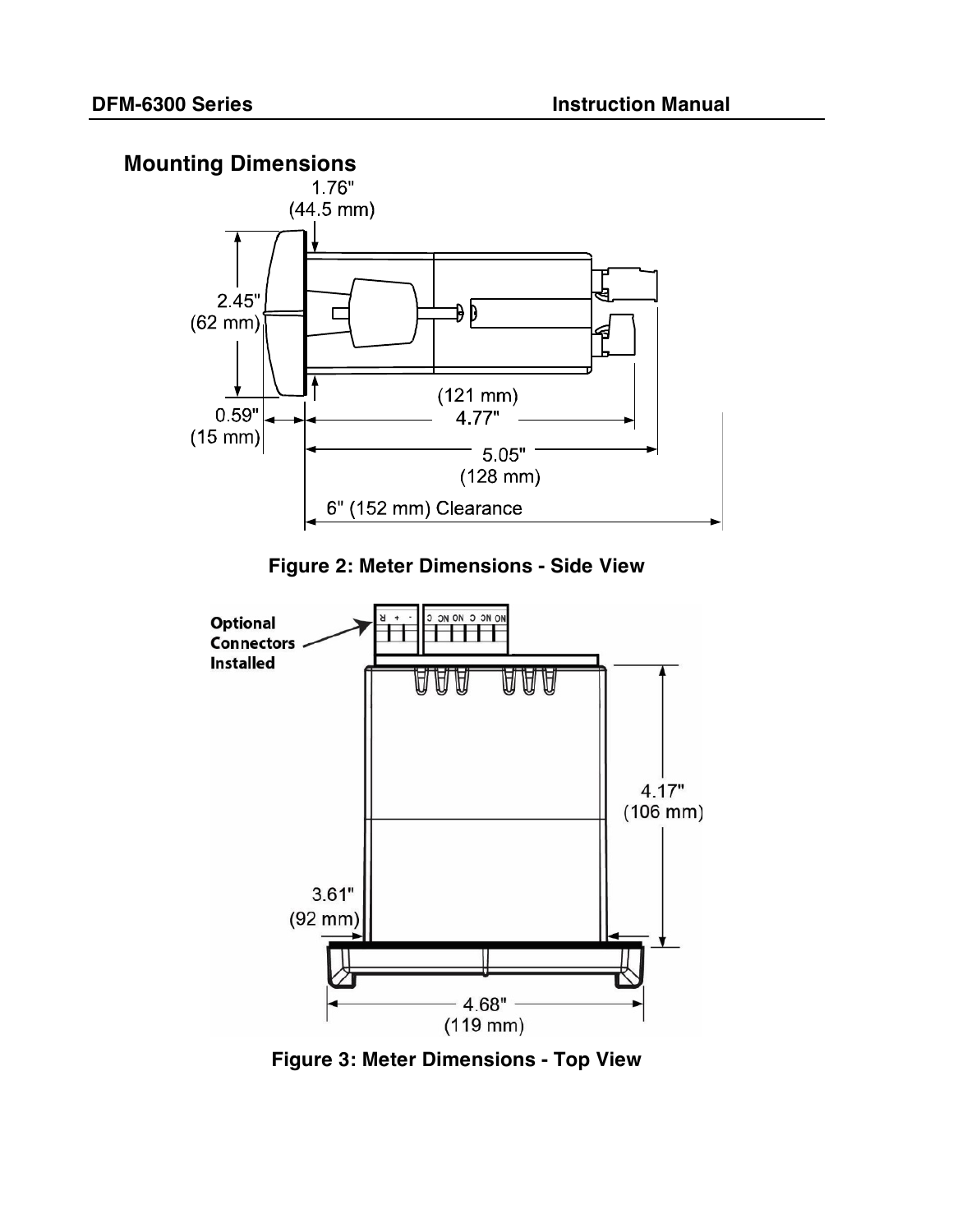# **Connectors Labeling**

The connectors' label, affixed to the meter, shows the location of all connectors available with requested configuration.

**Warning!**

*Do not connect any equipment to the RJ45 M-LINK connector. This connector is intended for factory use only. If non-standard equipment is connected to the M-LINK, damage will occur to the equipment and the meter.*



**Figure 4: Connector Labeling for Fully Loaded PD6300-CS**

## **Wiring Connections**

Power connections are made to a two-terminal connector labeled POWER on Figure 4. The + and - symbols are only a suggested wiring convention.



**Figure 5: Wiring Connections**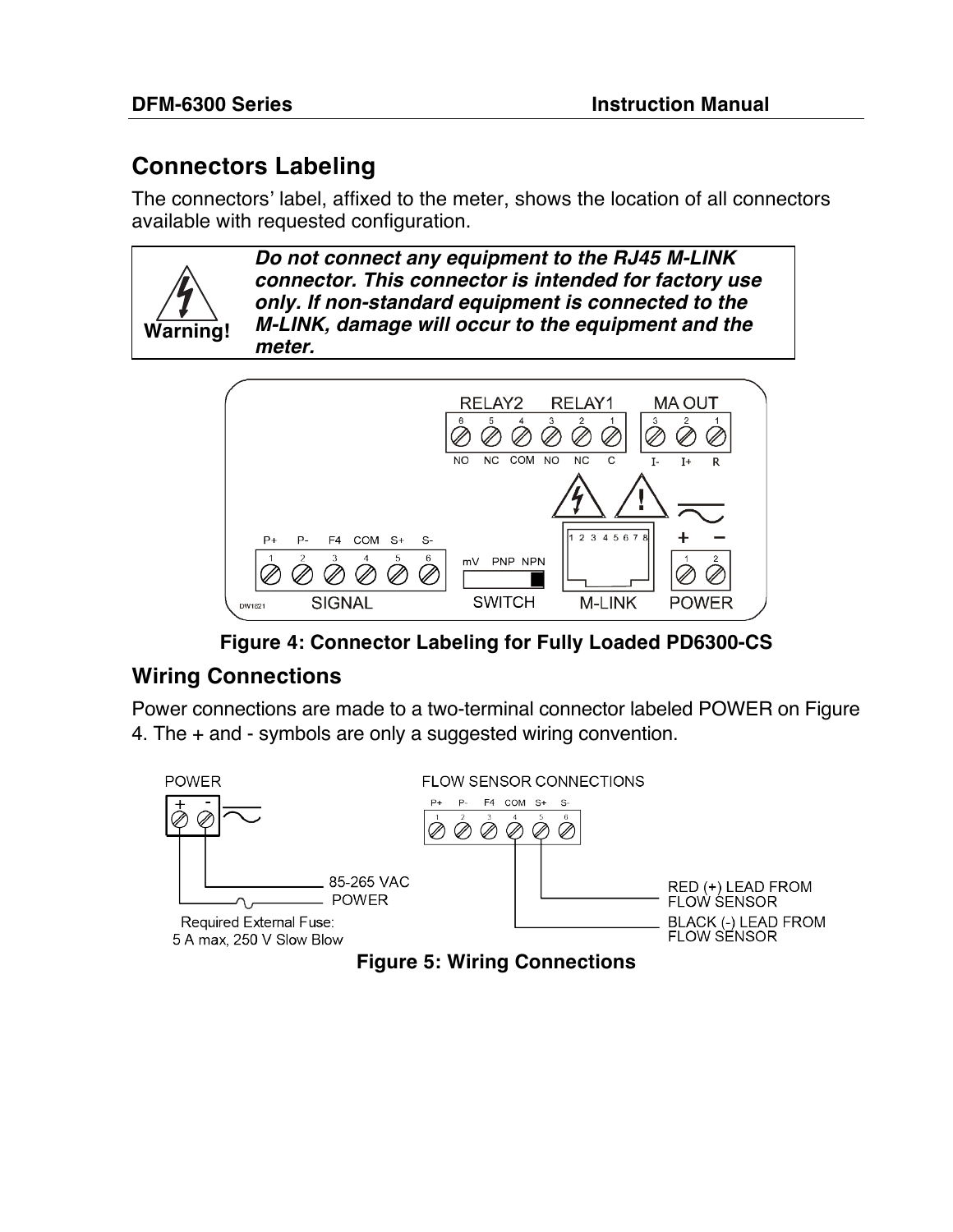### **Front Panel Buttons and Status LED Indicators**



| <b>Button</b><br><b>Symbol</b> | <b>Description</b>    | <b>LED</b> | <b>Status</b>                               |
|--------------------------------|-----------------------|------------|---------------------------------------------|
| <b>MENU</b>                    | <b>Menu</b>           | $1 - 8$    | Alarm $1 - 8$ indicator                     |
| F <sub>1</sub>                 | <b>Right arrow/F1</b> | R          | Rate indicator                              |
| F <sub>2</sub>                 | Up arrow/F2           | Τ          | <b>Total indicator</b>                      |
| F <sub>3</sub>                 | Enter/F3              | G T        | <b>Grand Total indicator</b>                |
|                                |                       |            | <b>Total overflow</b><br>indicator          |
|                                |                       | M          | Manual control relays<br>&/or analog output |

- Press the Menu button to enter or exit the Programming Mode at any time.
- Press the Right arrow button to move to the next digit during digit or decimal point programming.
- Press or hold the Up arrow button to scroll through the menus, decimal point, or press or hold to increment the value of a digit.
- Press the Enter button to access a menu or to accept a setting.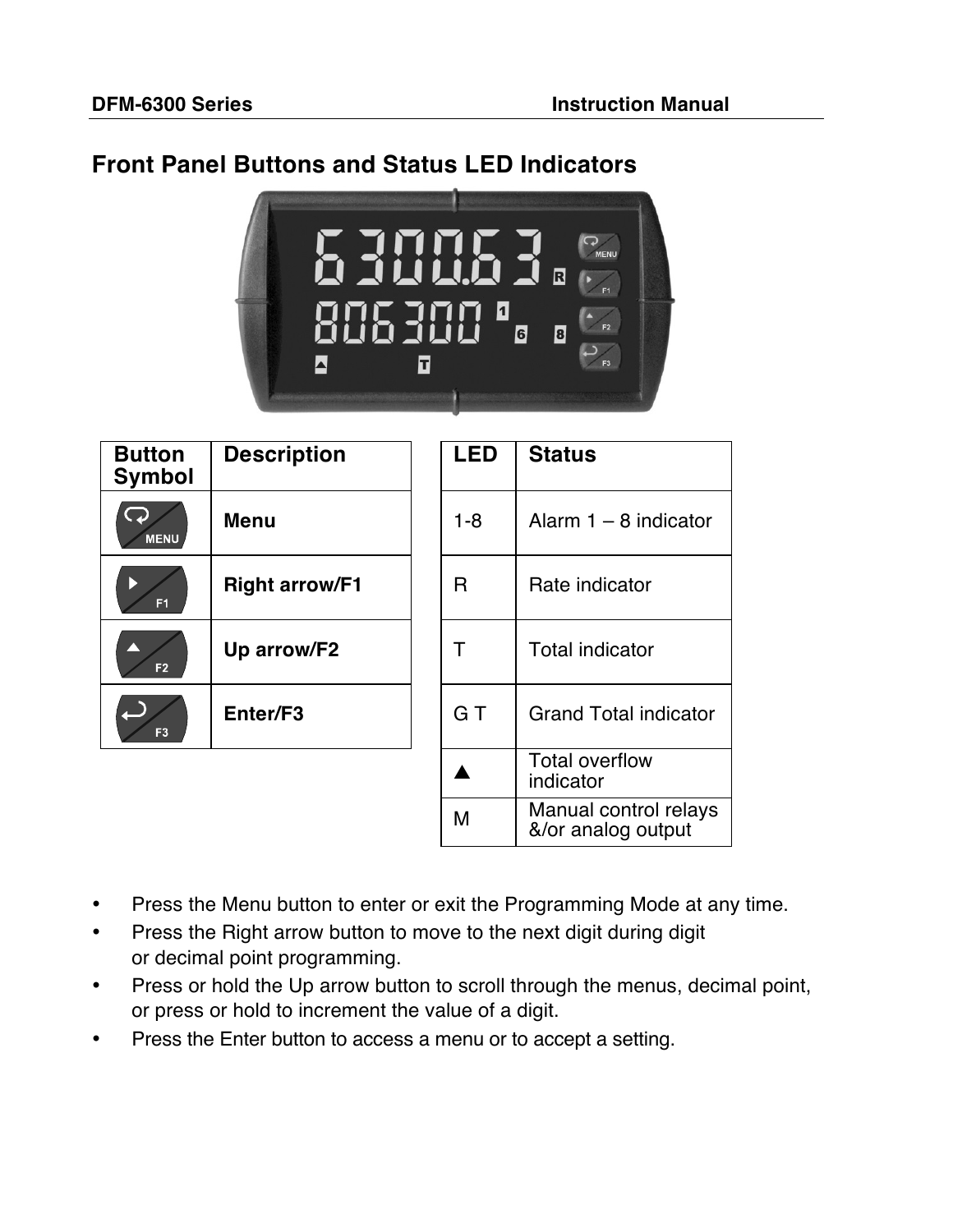# **Display Functions and Messages**

The meter displays various functions and messages during setup, programming, and operation. The following table shows the main menu functions and messages in the order they appear in the menu.

| <b>Display</b>                          | <b>Parameter</b>   | <b>Action/Setting Description</b>                              |  |  |
|-----------------------------------------|--------------------|----------------------------------------------------------------|--|--|
| DFM-6300 SERIES                         |                    |                                                                |  |  |
| <b>SEnSor</b>                           | Sensor             | Select the appropriate sensor                                  |  |  |
| と旧                                      | T <sub>10</sub>    | Type T10 Sensor                                                |  |  |
| E15                                     | T15                | <b>Type T15 Sensor</b>                                         |  |  |
| £20                                     | <b>T20</b>         | Type T20 Sensor                                                |  |  |
| $5 - 30$                                | $S-30$             | Type S-30 Sensor                                               |  |  |
| $5 - 40$                                | $S-40$             | Type S-40 Sensor                                               |  |  |
| EuSE                                    | Custom             | <b>Custom Sensor</b>                                           |  |  |
| FRctor                                  | K-Factor           | <b>Custom Sensor K-Factor</b>                                  |  |  |
| OFFSEE                                  | <b>Offset</b>      | <b>Custom Sensor Offset</b>                                    |  |  |
| rREE Un iES                             | <b>Rate Units</b>  | Select the display units for rate                              |  |  |
| EoEAL Un iES                            | <b>Total Units</b> | Select the display units for total                             |  |  |
| <b>OPTIONAL OUTPUT: DFM-6301 MODELS</b> |                    |                                                                |  |  |
| <b>rELAY</b>                            | Relay              | Enter the Relay menu                                           |  |  |
| 855 <i>:</i> ნო                         | Assignment         | Assign relays to rate, total, grand total, or<br><b>Modbus</b> |  |  |
| 85 մո I                                 | Assign 1           | Relay 1 assignment                                             |  |  |
| rRE                                     | Rate               | Assign relay to rate                                           |  |  |
| totRL                                   | Total              | Assign relay to total                                          |  |  |
| <b><i>G</i></b> totAL                   | <b>Grand total</b> | Assign relay to grand total                                    |  |  |
| rL<br>- 1                               | Relay 1            | Relay 1 setup                                                  |  |  |
| Rc E<br>- 1                             | Action 1           | Set relay 1 action                                             |  |  |
| Ruto                                    | Automatic          | Set relay for automatic reset                                  |  |  |
| $B$ -nna $B$ n                          | Auto-manual        | Set relay for automatic & manual reset<br>any time             |  |  |
| LAECH                                   | Latching           | Set relay for latching operation (relays<br>assigned to rate)  |  |  |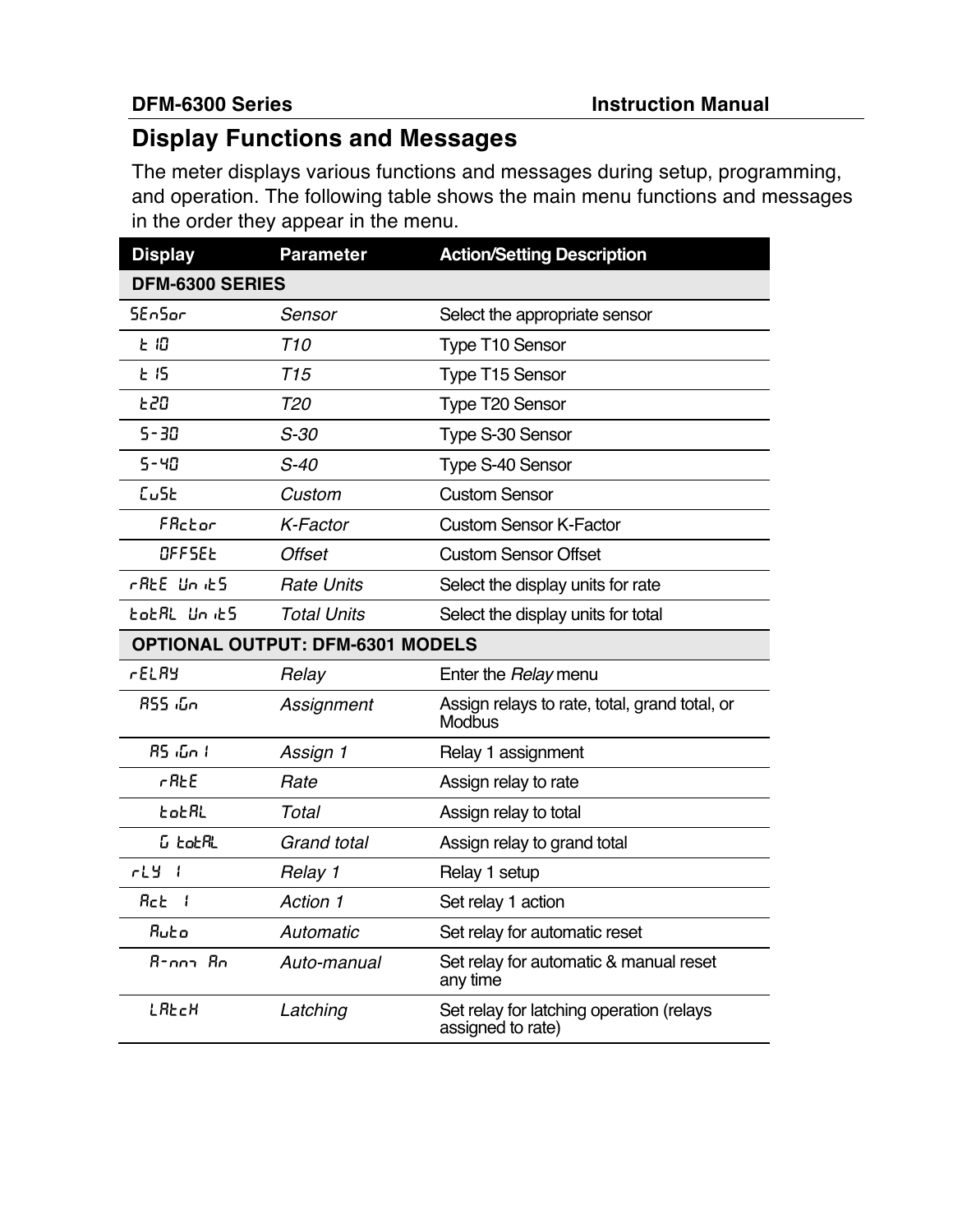| <b>DFM-6300 Series</b>          |                       | <b>Instruction Manual</b>                                                                                                 |
|---------------------------------|-----------------------|---------------------------------------------------------------------------------------------------------------------------|
| <b>Display</b>                  | <b>Parameter</b>      | <b>Action/Setting Description</b>                                                                                         |
| $LE-ELr$                        | Latching-cleared      | Set relay for latching operation with manual<br>reset only after alarm condition has cleared<br>(relays assigned to rate) |
| ALLErn                          | Alternate             | Set relay for alternation control (relays<br>assigned to rate)                                                            |
| SRoom PL                        | Sampling              | Set relay for sampling operation                                                                                          |
| OFF                             | Off                   | Disable relay and front panel status LED<br>(Select Off to enable Interlock feature)                                      |
| 5EE<br>- 1                      | Set 1                 | Program set point 1                                                                                                       |
| r SE.<br>- 1                    | Reset 1               | Program reset point 1                                                                                                     |
| ことり                             | Relay 2               | Relay 2 setup                                                                                                             |
| FR LSF                          | Fail-safe             | Enter Fail-safe menu                                                                                                      |
| $FL5$ $I$                       | Fail-safe 1           | Set relay 1 fail-safe operation                                                                                           |
| on                              | On                    | Enable fail-safe operation                                                                                                |
| oFF                             | Fail-safe off         | Disable fail-safe operation                                                                                               |
| dELAY                           | Delay                 | Enter relay Time Delay menu                                                                                               |
| ሞገ<br>- 1                       | Delay 1               | Enter relay 1 time delay setup                                                                                            |
| 0n<br>- 1                       | On                    | Set relay 1 On time delay                                                                                                 |
| OFF<br>- 1                      | Off                   | Set relay 1 Off time delay                                                                                                |
| Rout                            | Analog output         | Enter the Analog output scaling menu                                                                                      |
| d S<br>$\overline{\phantom{a}}$ | Display 1             | Program display 1 value                                                                                                   |
| Out<br>- 1                      | Output 1              | Program output 1 value (e.g. 4.000 mA)                                                                                    |
| d ,5 2                          | Display 2             | Program display 2 value                                                                                                   |
| Out 2                           | Output 2              | Program output 2 value (e.g. 20.000 mA)                                                                                   |
| <b>ALL DFM-6300 SERIES</b>      |                       |                                                                                                                           |
| PRSS <sub>I</sub>               | Password              | Password protect the meter                                                                                                |
| PRSS <sub>E</sub>               | <b>Total Password</b> | Password protect the resetting of the total                                                                               |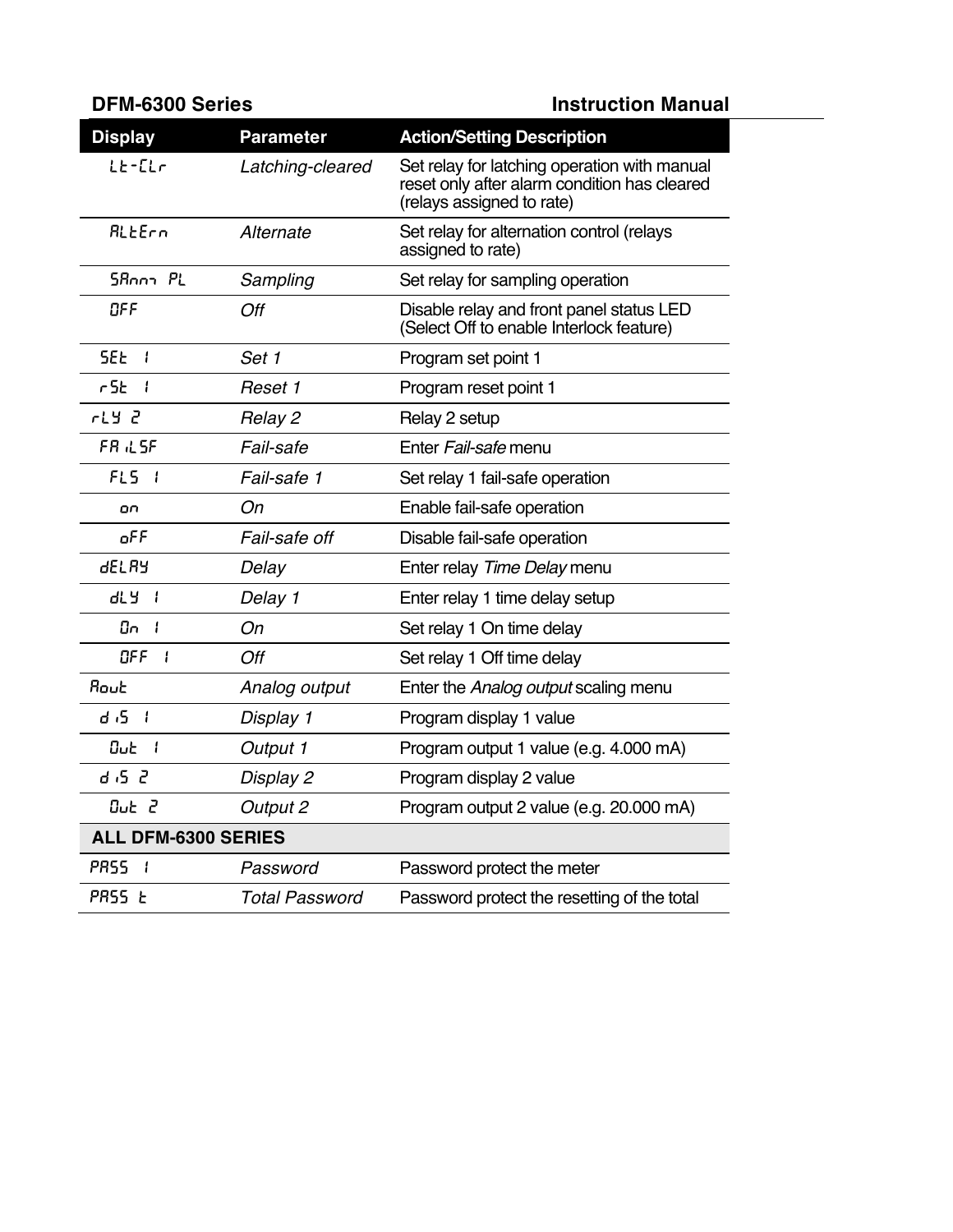# **Main Menu**

The main menu consists of the most commonly used functions: *Sensor, Rate Units, Total Units*, *Relay*, *Analog Out*, *Password* and *Total Password*.

• Press Menu button to enter *Programming Mode* then press the *Up Arrow* button to scroll through the main menu.



- Press Menu, at any time, to exit and return to *Run Mode*. Changes made to settings prior to pressing *Enter* are not saved.
- Changes to the settings are saved to memory only after pressing *Enter*.
- The display moves to the next menu every time a setting is accepted by pressing *Enter*.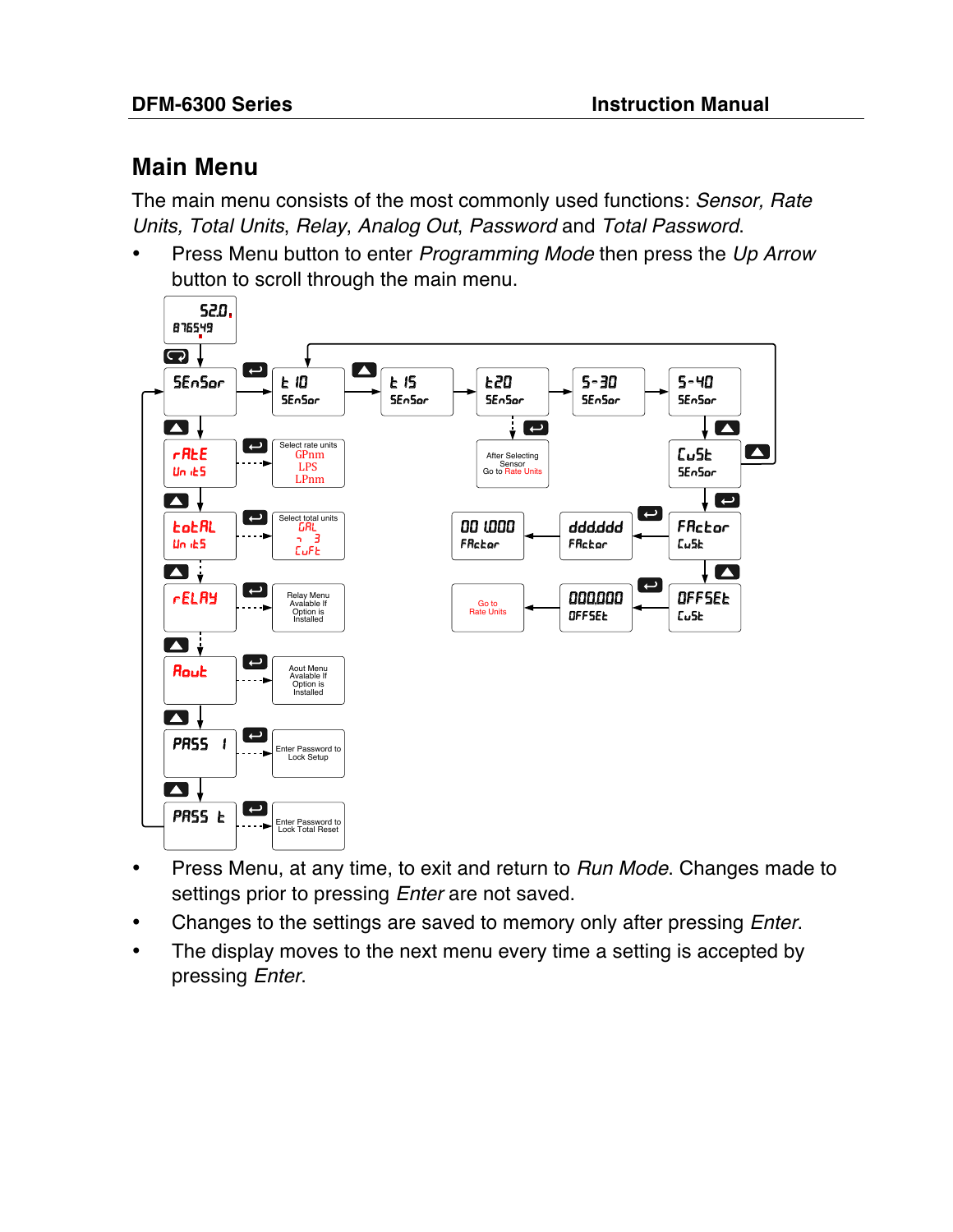# **Setting Numeric Values**

The numeric values are set using the Right and Up arrow buttons. Press Right arrow to select next digit and Up arrow to increment digit value.

The digit being changed is displayed brighter than the rest.

Press and hold up arrow to auto-increment the display value.

Press the Enter button, at any time, to accept a setting or Menu button to exit without saving changes.



# **Selecting a Sensor Type (5En5or)**

The *Sensor* menu is used to select the sensor type from the following options:

- 1. T10
- 2. T15
- 3. T20
- 4. S-30
- 5. S-40
- 6. Custom

Press the *Enter* button to access any menu or press the *Up Arrow* button to scroll through choices. Press the *Menu* button to exit at any time.

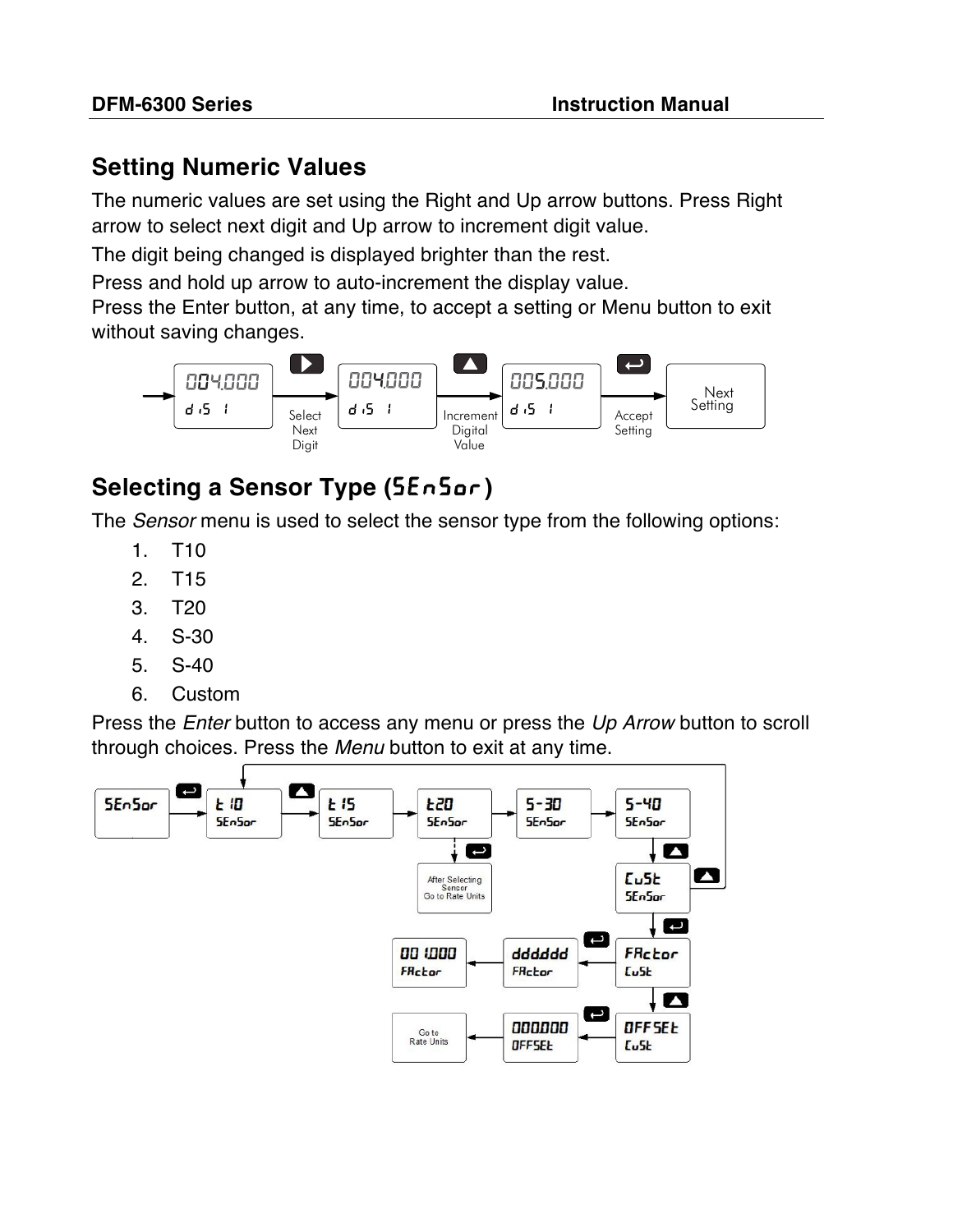Use the Custom menu to enter the K-Factor and Offset for a custom sensor not included in this meter.

### **K-Factor Calibration (**Factor**)**

The meter may be calibrated using the *K-Factor* function. Most flowmeter manufacturers provide this information with the device. Enter the *K-Factor* (Factor) menu and select the decimal point with highest resolution possible and program the k-factor value (*from sensor manual*). The meter will automatically calculate the flow rate using the k-factor and the time base selected.



# **Select Rate and Total Units (rRtE** units/total units)

Use the rate units and total units menus to select the appropriate rate and total units for your application.



The units available for rate are:

- 1. Gallons per minute ( $\overline{LP}$ nm)
- 2. Liters per second (LPS)
- 3. Liters per minute (LPnm)

The units available for total are:

- 1. Gallons  $(LRL)$
- 2. Cubic meters  $(n-3)$
- 3. Cubic feet  $(LuFt)$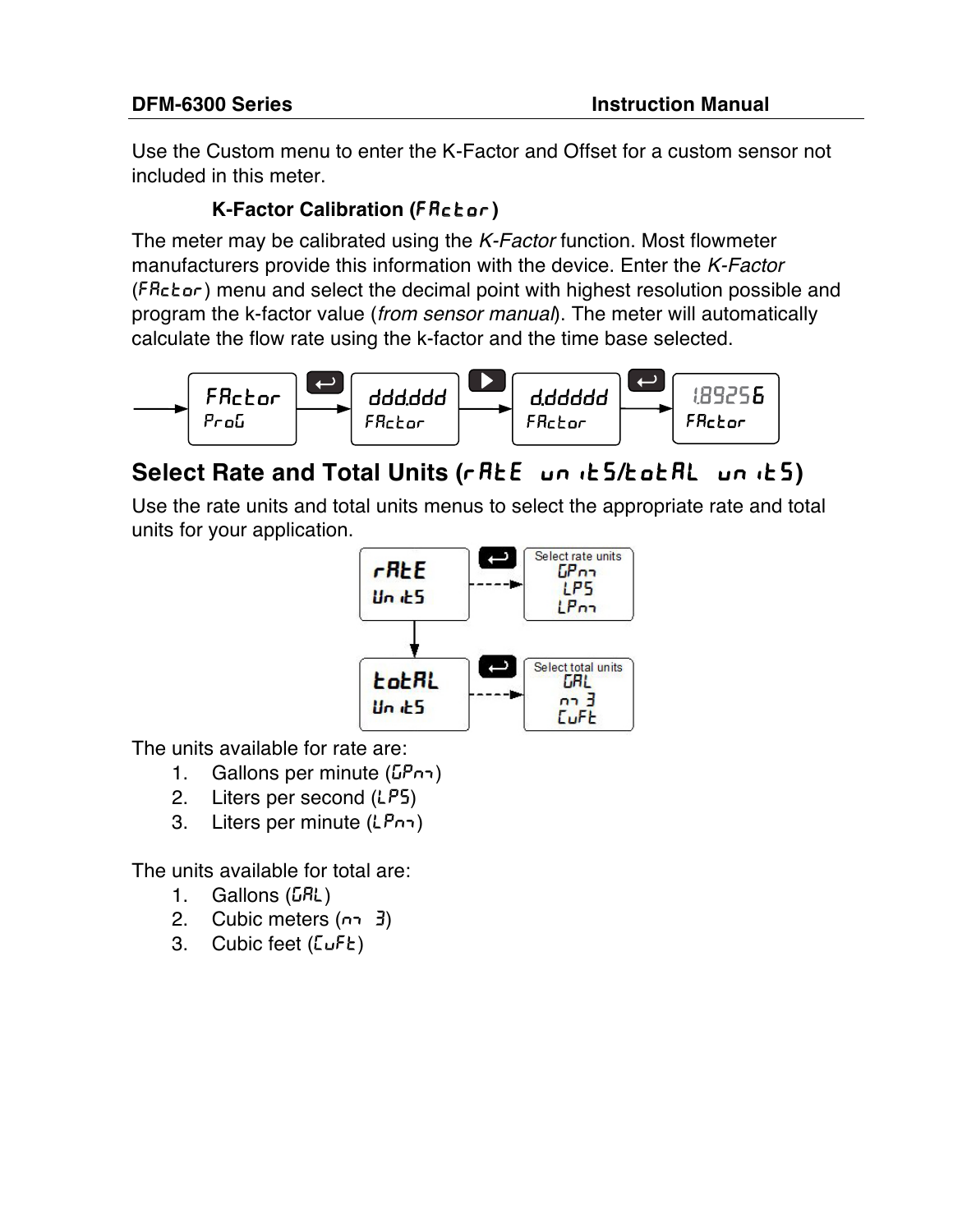# **Setting up the Password (PR55)**

The *Password* menu is used for programming two levels of security to prevent unauthorized changes to the programmed parameter settings.

Pass 1: Restricts all programming and function keys Pass T: Prevents resetting the total manually.

### **Protecting or Locking the Meter**

Enter the *Password* menu and program a six-digit password.

For instructions on how to program numeric values see

Setting Numeric Values, page 11.



Record the password for future reference. If appropriate, it may be recorded in the space provided.

| Model:                |  |
|-----------------------|--|
| Serial Number:        |  |
| Password 1:           |  |
| <b>Total Password</b> |  |

## **Making Changes to a Password Protected Meter**

If the meter is password protected, the meter will display the message Locd (*Locked*) when the Menu button is pressed. Press the Enter button while the message is being displayed and enter the correct password to gain access the menu. After exiting the programming mode, the meter returns to its password protected condition.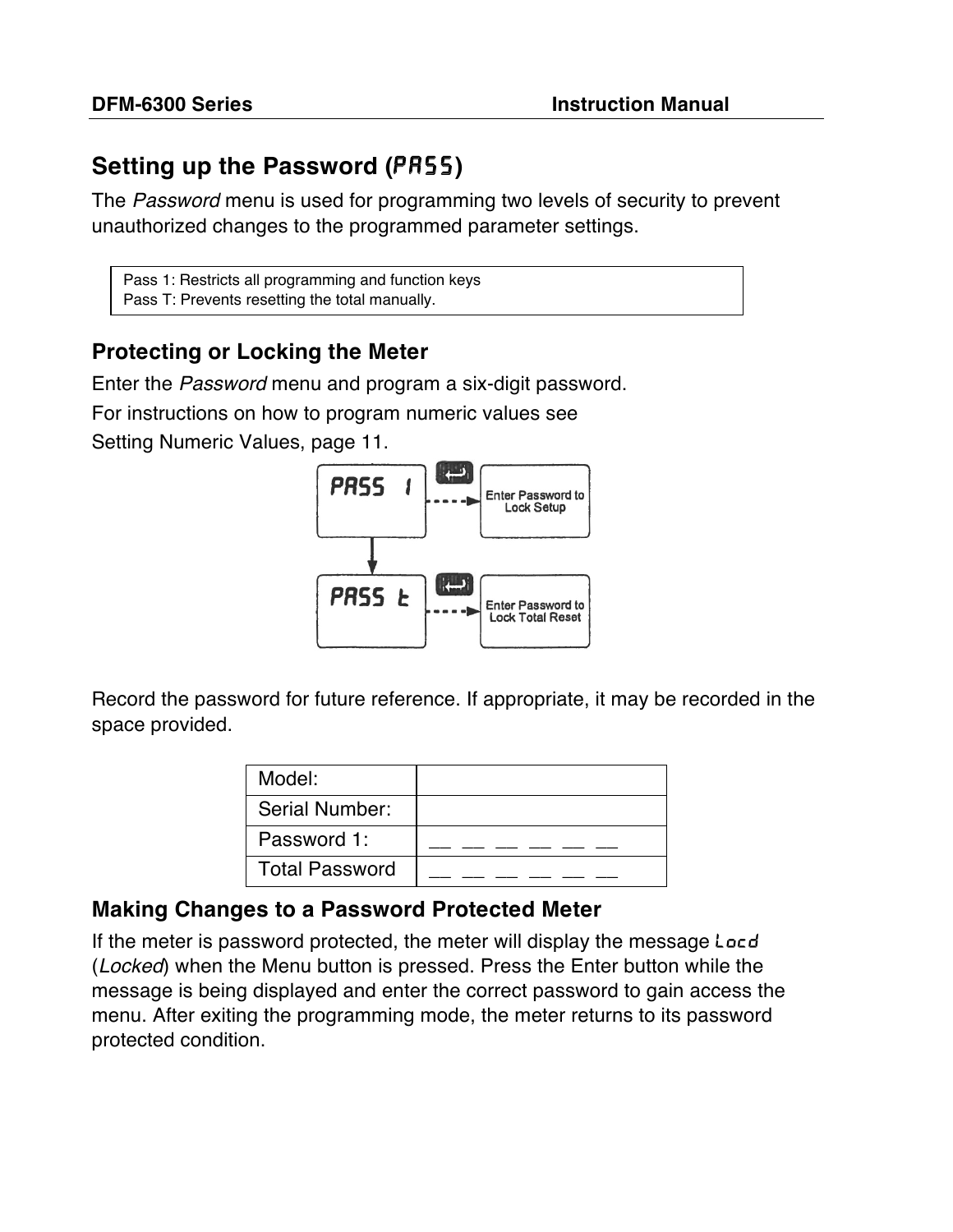### **Disabling Password Protection**

To disable the password protection, access the setup menu by following the instructions under **Making Changes to a Password Protected Meter** on page 13. Navigate to the applicable password menu, press *Enter* and then enter the correct password.

If the correct six-digit password is entered, the meter displays the message unlact (unlocked) and the protection is disabled until a new password is programmed.

If the password entered is incorrect, the meter displays the message Locd (Locked) for about two seconds, and then it returns to Run Mode. To try again, press Enter while the *Locked* message is displayed.

### **Did you forget the password?**

The password may be disabled by entering a master password once. If you are authorized to make changes, enter the master password 508655 to unlock the meter.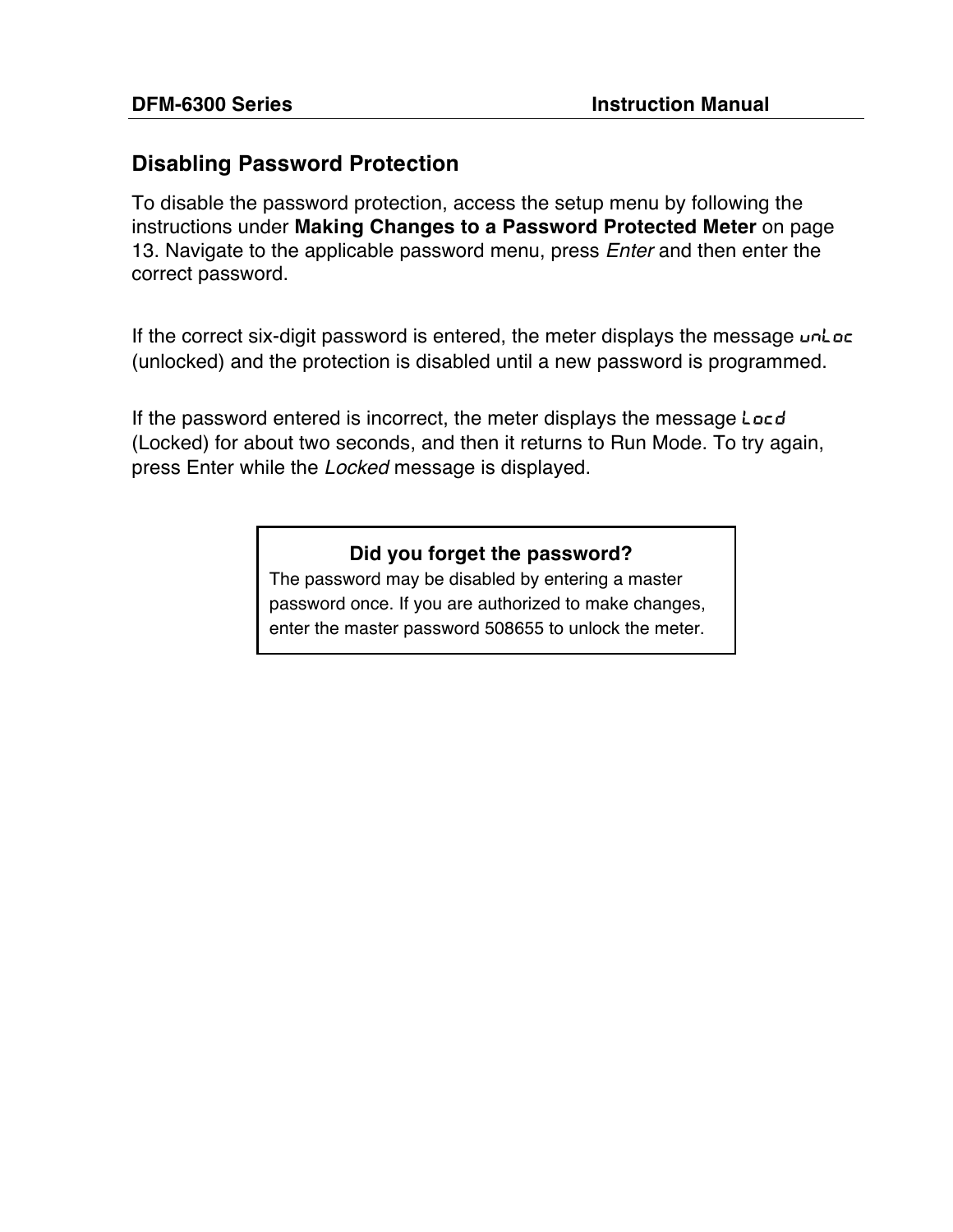# **TROUBLESHOOTING**

| <b>Symptom</b>                                                                              | <b>Check/Action</b>                                                                                          |  |  |
|---------------------------------------------------------------------------------------------|--------------------------------------------------------------------------------------------------------------|--|--|
| No display at all                                                                           | Check power at power connector                                                                               |  |  |
| Not able to change setup or<br>programming, Locd is displayed                               | Meter is password-protected, enter correct<br>six-digit password to unlock                                   |  |  |
| Meter displays error message<br>during calibration ( $Errar$ )                              | Check:<br>1.<br>Signal connections<br>Minimum input span requirements<br>2.                                  |  |  |
| Meter displays<br>999999<br>-99999                                                          | Check:<br>$\mathbf 1$ .<br>Input selected in Setup menu<br>Corresponding signal at Signal<br>2.<br>connector |  |  |
| Display is unstable                                                                         | Check:<br>Input signal stability and value<br>1.<br>2.<br>Display scaling vs. input signal                   |  |  |
| Display reading is not accurate                                                             | Check:<br>Scaling or calibration                                                                             |  |  |
| Display does not respond to input<br>changes, reading a fixed number                        | Check:<br>Display assignment, it might be displaying<br>max, min, or set point.                              |  |  |
| Display alternates between<br>$H_1$ and a number<br>1.<br>2.<br>L <sub>o</sub> and a number | Press Menu to exit max/min display<br>readings.                                                              |  |  |
| Relay operation is reversed                                                                 | Check:<br>1.<br>Fail-safe in Setup menu<br>Wiring of relay contacts<br>2.                                    |  |  |
| Relay and status LED do not<br>respond to signal                                            | Check:<br>Relay action in Setup menu<br>1.<br>Set and reset points<br>2.                                     |  |  |
| If the display locks up or the<br>meter does not respond at all                             | Cycle the power to reboot the<br>microprocessor.                                                             |  |  |
| Other symptoms not described<br>above                                                       | Call Technical Support for<br>assistance. Contact information is located<br>on the last page of this manual. |  |  |